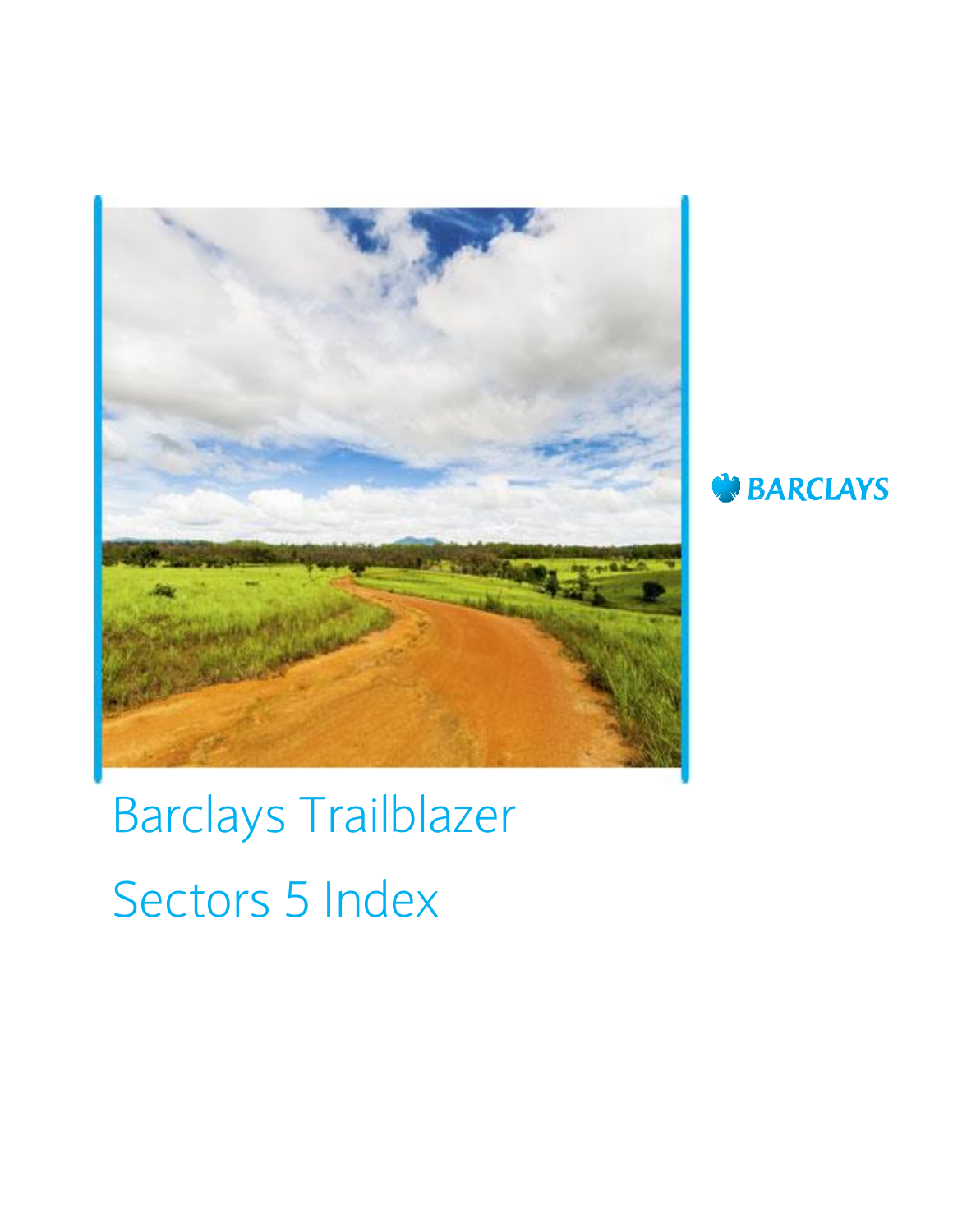As you plan for the future, selecting the right investments can make all the difference. You want to see your investments grow in value to meet your future financial needs, but you also want to control the amount of risk you take to limit potential losses. As the financial markets evolve, it is also important to be able to adapt your investments to the changing market conditions on a timely basis.

We realize these goals can be difficult to achieve, and that is why Barclays has developed a multiasset class dynamic index called the Barclays Trailblazer Sectors 5 Index (the "Index" or "Trailblazer").<sup>1</sup>

Trailblazer aims to track a diversified portfolio of assets with the highest return potential for a given level of risk. Additionally, Trailblazer is designed to have the ability to change its portfolio as often as daily to adapt to shifting market conditions.

<sup>1</sup> The Trailblazer strategy involves fees, costs and certain risks. You should consult with professional advisors before making any investment that is based on the performance of Trailblazer.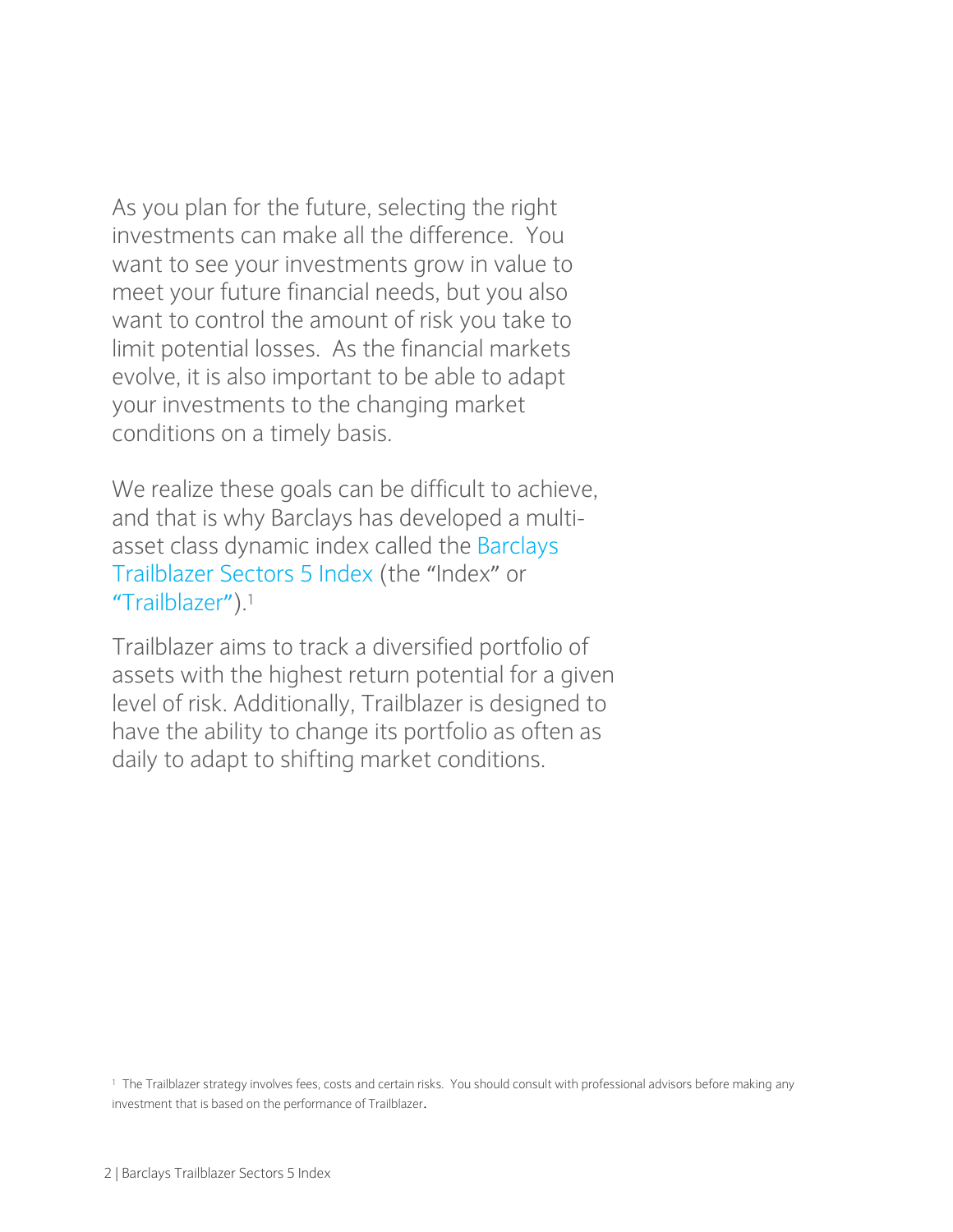## Trailblazer: the key features

#### Broadly diversified underlying assets

Trailblazer tracks a dynamic portfolio that provide exposure to a diversified range of stocks, bonds and cash.

#### Controlling volatility for stable performance

The Index aims to limit its annual volatility<sup>2</sup> to a 5% target level, in order to control investment risk and provide more stable returns across different market environments.

#### Daily optimization for higher returns

On a daily basis, Trailblazer uses techniques from the Modern Portfolio Theory to find an optimal way to combine its underlying assets, in order to identify an optimal portfolio that is expected to provide the highest return potential subject to the 5% volatility target.

#### Strategic and timely portfolio rebalances

Rebalancing decisions are also made on a daily basis. Once certain trigger conditions are met, the Trailblazer portfolio is rebalanced on the next trading day. This approach is designed to allow Trailblazer to adapt to market changes quickly in more volatile markets, while avoiding unnecessary adjustments in calmer markets.



<sup>2</sup> Volatility is a measure of the degree to which the price of an asset fluctuates. It is widely used as an indicator of investment risk.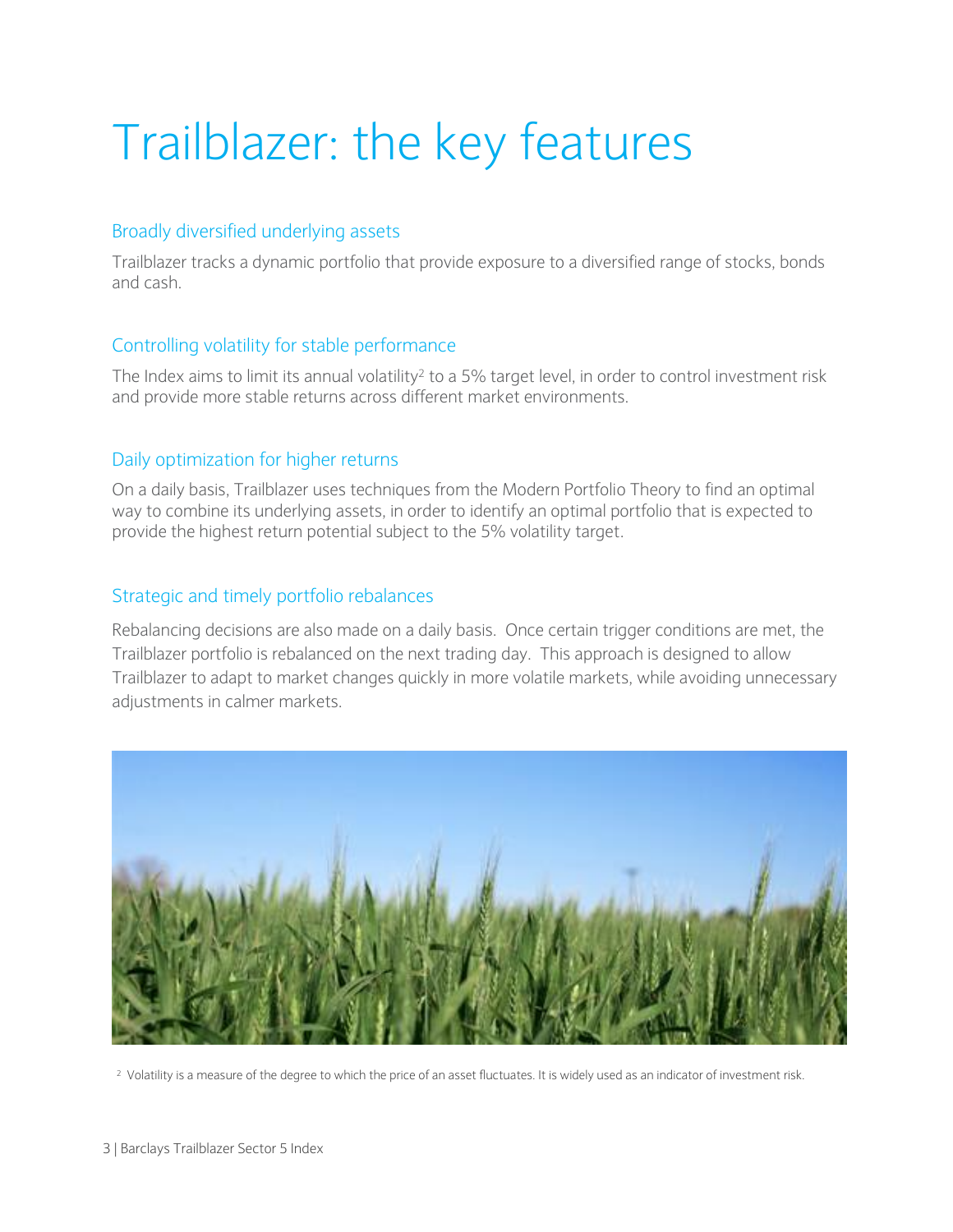## Broadly diversified underlying assets

Here are the building blocks that make up the Trailblazer portfolio:

- Eleven stock ETFs, which provide exposure to companies in specific sectors of the U.S. equity markets;
- Three bond ETFs, which provide exposure to U.S. treasury bonds, mortgage-backed securities and high-yield U.S. corporate bonds;
- and a cash position.

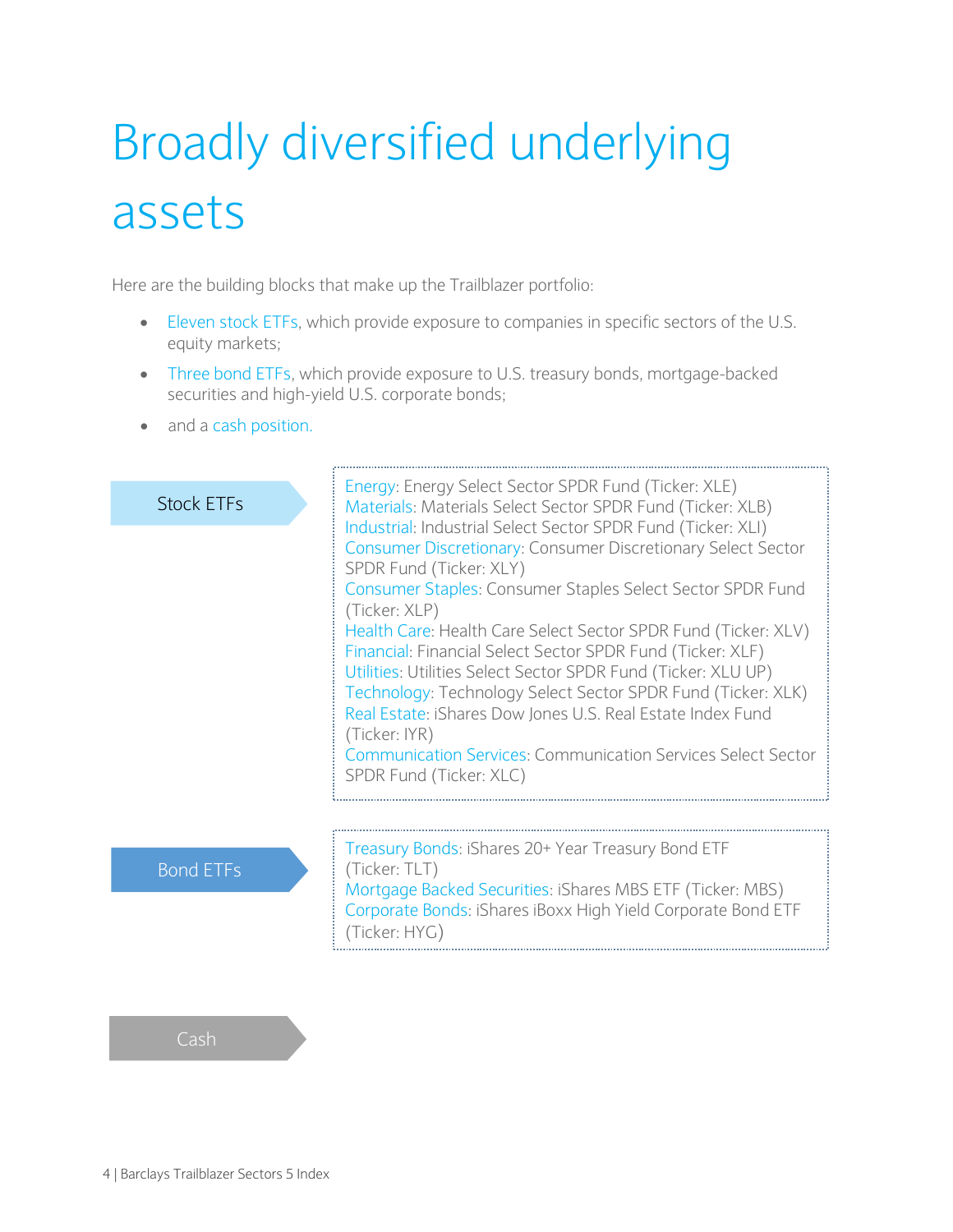## Finding the optimal Trailblazer portfolio: the two guiding principles

#### 1. Modern portfolio theory

Each day, Trailblazer runs a process called "mean-variance optimization", which aims to determine the optimal weight to be allocated to each of its underlying assets.

The mean-variance optimization process is based on Harry Markowitz's Modern Portfolio Theory, which states that investors can maximize their expected return at any given risk level through diversification.

#### Mean-variance optimization, based on Modern Portfolio Theory



#### 2. The risk-return trade-off

Investors often face the trade-off between risk and return -- namely, higher risk tends to be associated with higher return potential, and lower risk with lower return potential.

For example, among the underlying assets of Trailblazer:

- The stock and bond ETFs are the growth engines of the Index and provide the potential for earning returns. However, since stocks and bonds carry risks, so do the ETFs.
- On the other hand, cash carries no investment risk and does not earn returns.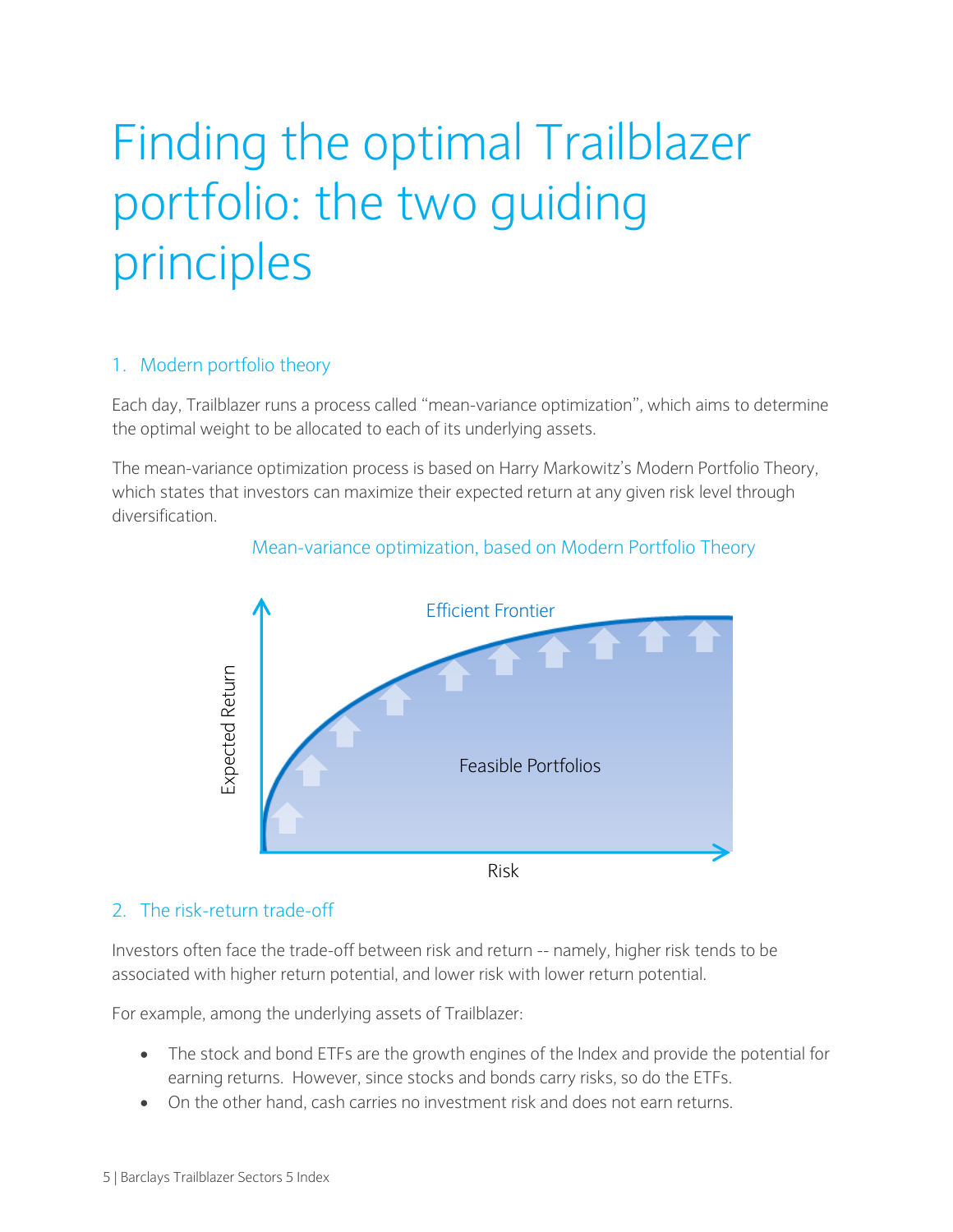### Daily optimization for higher returns

On each trading day, Trailblazer looks at every possible combination of its underlying assets, provided that the combined weight of the components does not exceed 100%. To allow for optimal results, Trailblazer does not impose any restrictive caps or floors on the weight of any individual component

- 1. First, the Index calculates the volatility of every portfolio combination based on how volatile each component has been and how the components have moved relative to each other.
- 2. Then, the Index eliminates all the combinations whose volatility exceeds the 5% target level.
- 3. Based on the trade-off between risk and return, the Index selects the combination that has the highest return potential by picking the combination of assets with the highest weightedaverage volatility<sup>3</sup> .

This combination will be Trailblazer's optimal portfolio for that day.



#### Illustration of the Trailblazer mean-variance optimization process

#### <sup>3</sup>What is the link between return potential and weighted-average volatility?

The return potential, or "expected return", of a portfolio is the weighted average of its components' expected returns. Therefore, it is necessary to forecast the expected return of each individual component.

Using the principle of risk-return trade-off, Trailblazer assumes that there is a direct relationship between how volatile an asset has been in the past and how high its return potential can be going forward.

Based on this premise, Trailblazer uses the weighted average of portfolio components' past volatility as an estimate for a portfolio's return potential.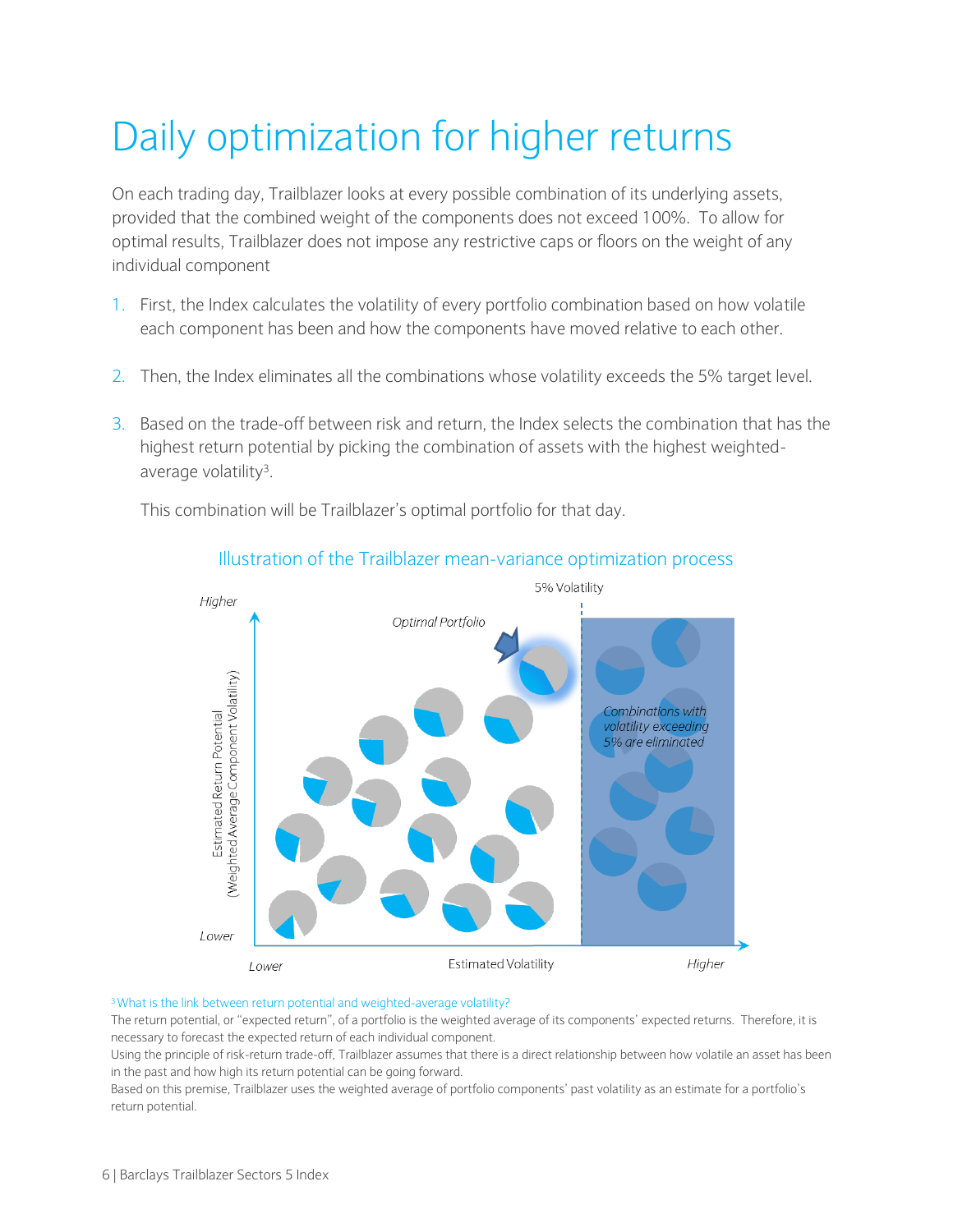### Strategic and timely portfolio rebalances

As market conditions change, the optimal portfolio is also likely to change from day to day. How and when does Trailblazer rebalance its portfolio to adapt to these changes?

Rather than following a rigid monthly or quarterly schedule, Trailblazer determines at the end of each trading day whether it needs to rebalance the portfolio. A rebalancing will be triggered only if any of the three conditions below are met.

1. How volatile is the current portfolio compared to the 5% target volatility?

A rebalancing will be triggered if the current portfolio has a volatility above 6%.

2. Has the volatility level of any underlying asset changed significantly since the last rebalance?

A rebalancing will be triggered if any underlying asset's volatility has changed by more than 5%.

3. How different is the current portfolio compared to the new optimal

A rebalancing will be triggered if there is a difference of 10% or more in the total weight allocated to stocks or bonds.

Once a rebalance is triggered, Trailblazer will adjust its portfolio to match the new optimal portfolio for that day, subject to certain weighting constraints. The rebalance will occur on the following trading day.

This dynamic rebalancing approach avoids unnecessary adjustments to the portfolio when the market is stable but also allows the index to rebalance as frequently as daily when market conditions are volatile.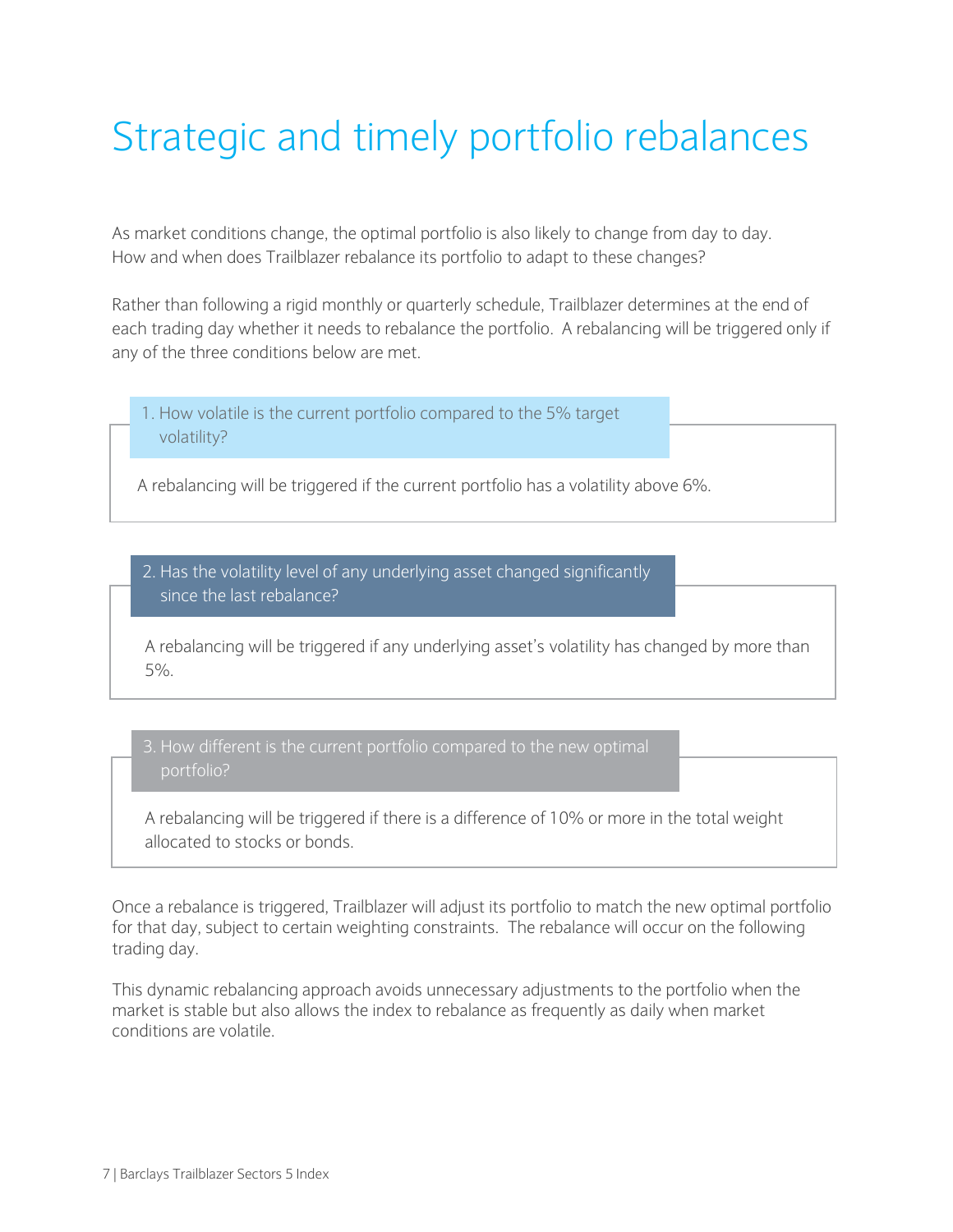## Controlling volatility for stable performance

In addition to dynamically rebalancing the portfolio, Trailblazer also adjusts its exposure to the portfolio up or down in an attempt to maintain the 5% volatility target. This is called "Volatility Control".

The Index may increase or decrease its level of exposure to the portfolio – subject to a minimum of zero and a maximum of 150% - if the portfolio's actual volatility deviates from the target level of 5%.

If the recent volatility of the portfolio exceeds 5%, the Index tends to allocate less than 100% exposure to the portfolio and leave the residual weight un-invested:

If the recent volatility of the portfolio is below 5%, the exposure allocated to the portfolio may exceed 100% and can be up to 150%:



The exposure level may be adjusted as often as daily in response to volatility change of the portfolio. The more volatile the portfolio has been, the lower the exposure level tends to be, and vice versa.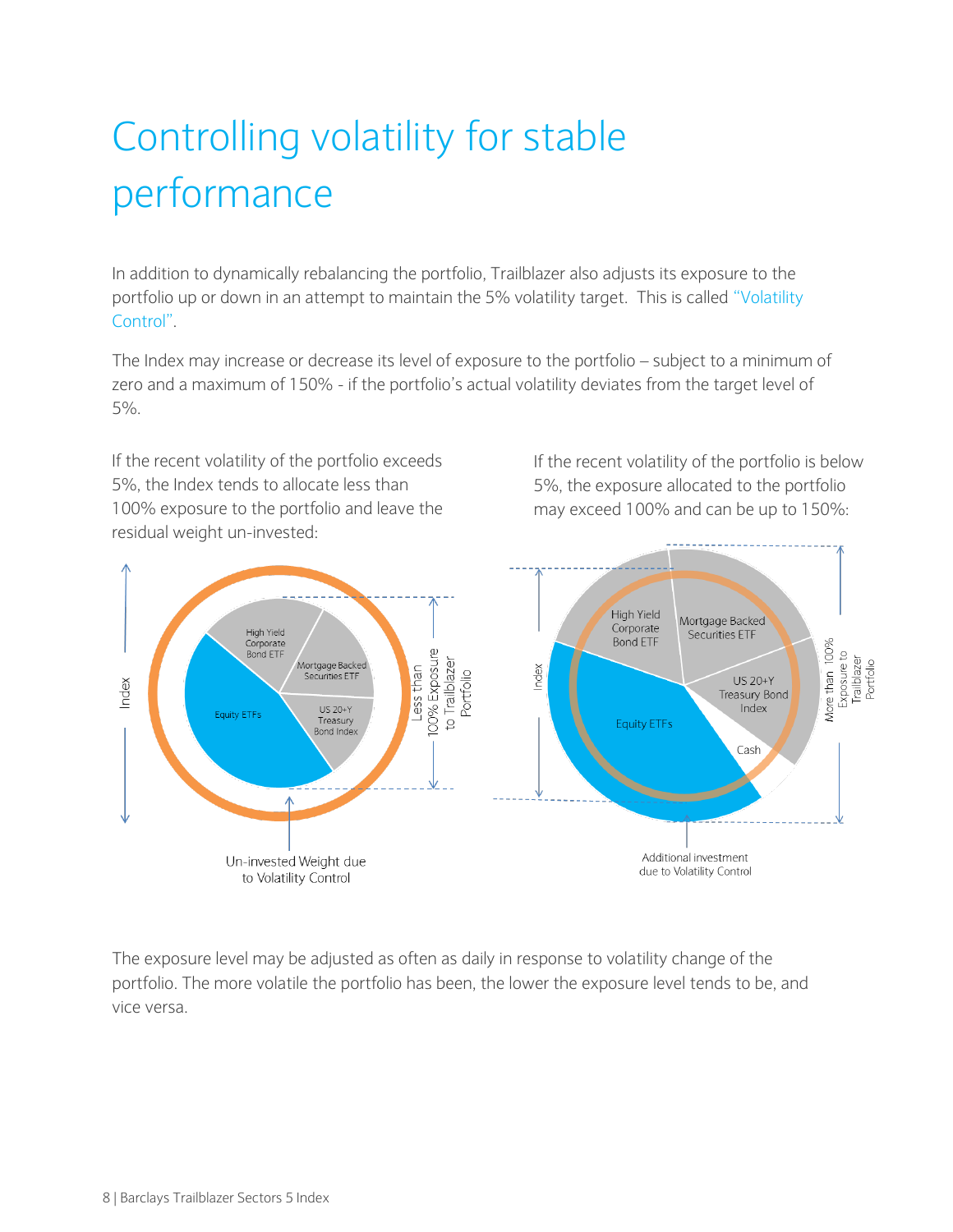### Risk factors

An investment in Trailblazer also involves fees, costs and risks. The following is a summary of these fees and costs and certain risks associated with Trailblazer. You should consider the following, and consult with your advisers and read any product documentation carefully, before investing in any financial product based on the performance of Trailblazer.

• The Trailblazer strategy may be unsuccessful. Historical volatility may prove to be a poor measure of predicting future returns and future volatility and, if it is, the index portfolio may not be optimized and may perform poorly. The volatility control mechanism may not achieve its intended goal, and the index may not achieve its target volatility of 5%. In addition, when Trailblazer's exposure to its portfolio is greater than 100%, any negative performance of the portfolio will be magnified and the level of the index may decrease significantly.

• Trailblazer includes deductions for a fee of 0.85% per year and a cost equal to the 3-month US dollar LIBOR rate. These deductions will reduce index performance, and Trailblazer will underperform similar portfolios from which these fees and costs are not deducted.

• Trailblazer may at any time be invested in only one or a small number of index components, which produce lower returns than an investment in a more diversified pool of assets.

• Any exposure to cash in the portfolio will earn no return. In addition, if the volatility control mechanism causes exposure to the Trailblazer Portfolio to be less than 100%, the difference will be un- invested and will earn no return.